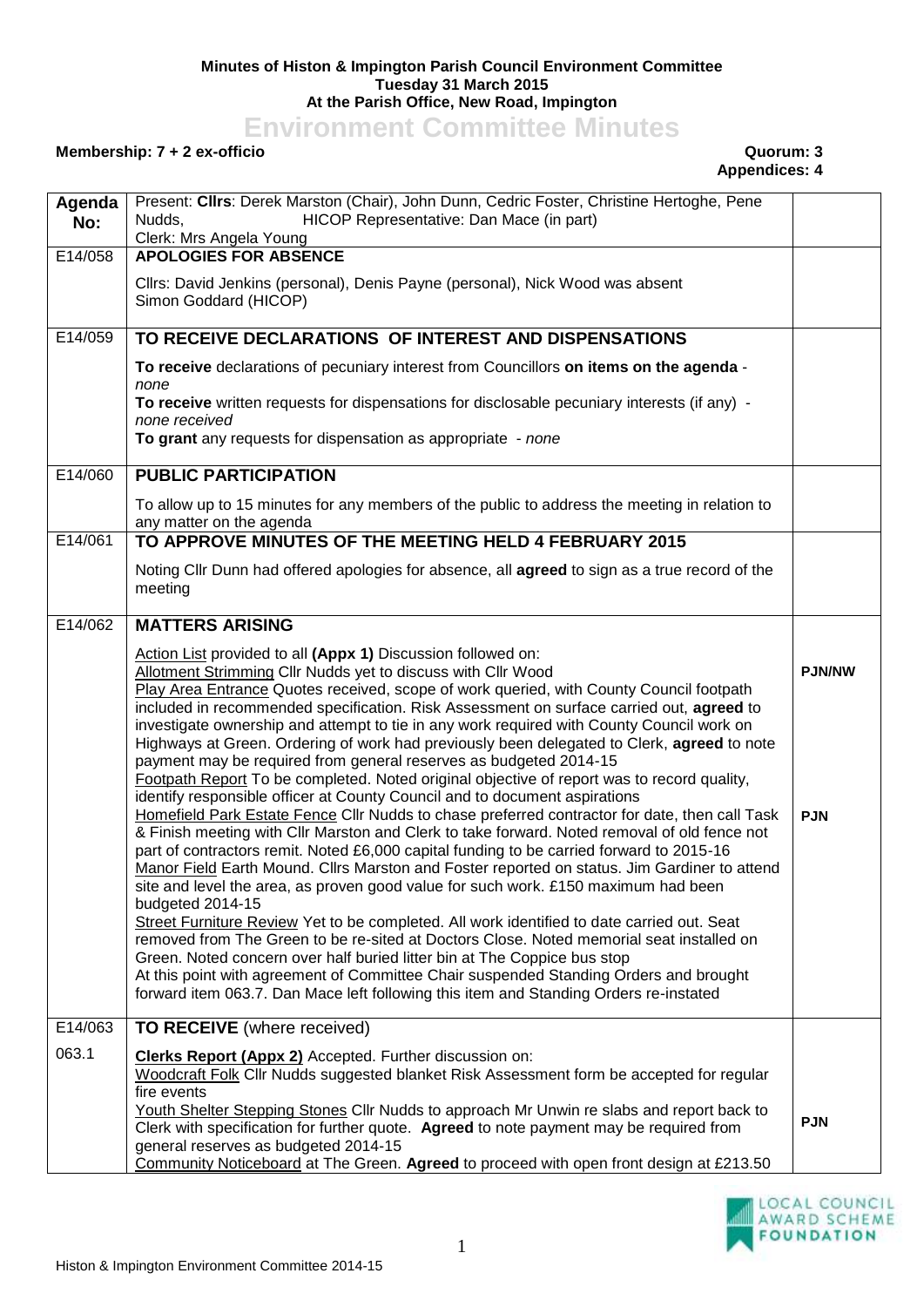|          | (Ian Levitt). Cllr Foster to meet Mr Levitt on site to discuss detail, including need for bevelled<br>sill. Agreed to note payment may be required from general reserves as budgeted 2014-15.<br>Community noticeboard at School Hill replacement/refurbishment on hold, although noted<br>budget agreed 2014-15<br>Work at The Brook Agreed to add work required on repair of north bank to Buchans 2015-16 | CF         |
|----------|--------------------------------------------------------------------------------------------------------------------------------------------------------------------------------------------------------------------------------------------------------------------------------------------------------------------------------------------------------------------------------------------------------------|------------|
|          | contract at £280. Further quote to be obtained for grass reinforcement in front of duck<br>platform, any acceptable quote to be rolled out to include area in front of pedestrian access at<br>South Road Play Area                                                                                                                                                                                          |            |
| 063.2    | Tree Wardens Report No written report from Tree Wardens. Items highlighted by Clerk<br>(Appx 2) including need to carry out Manor Field Tree inspection in July 2015, budgeted for in<br>2014-15 (£2,400). Cllr Nudds reported verbally on:                                                                                                                                                                  |            |
|          | All applications for tree works come through Planning Committee Clerk, one outstanding<br>tree work application in Cambridge Road                                                                                                                                                                                                                                                                            |            |
|          | Manor Field entrance Tree Works carried out by Tates Treeworks under supervision of<br>$\bullet$<br>Pene Nudds, as agreed at half day rate. Some further lowering work outstanding at<br>entrance. Conifers are restricting access along footpath, to be removed                                                                                                                                             |            |
|          | No reports of fallen trees during recent winds<br>٠                                                                                                                                                                                                                                                                                                                                                          |            |
|          | Leaning tree reported near Chivers Field. Cllr Nudds believes to be ash in private<br>$\bullet$<br>ownership at Clay Close Lane junction. Not a concern                                                                                                                                                                                                                                                      |            |
|          | Trevor Silk commemorative tree to be re-sited at Doctors Close following demise of 2<br>$\bullet$<br>previous specimens on Bridge Road                                                                                                                                                                                                                                                                       |            |
| 063.3    | Allotment Officers Report No written report from Allotment Officer. Items highlighted by<br>Clerk (Appx 2)                                                                                                                                                                                                                                                                                                   |            |
|          | Lock at Gatehouse Road agreed to weld lock to chain at cost of £98 + VAT<br>Sustainability Working Party agreed to allocate plot 18 or 19. Sustainability WP to confirm<br>$\bullet$<br>which plot                                                                                                                                                                                                           |            |
| 063.4    | Footpath Officers Report update in Clerks Report (Appx 2)<br><b>Sustainability Working Party Cllr Nudds disappointed that meetings invariably held same</b>                                                                                                                                                                                                                                                  |            |
| 063.5    | night as Highways Committee. Cllr Marston to suggest experimental biodiversity planting on                                                                                                                                                                                                                                                                                                                   |            |
|          | verge adjacent to Histon Manor on Park Lane, extension to planting at ditch along Clay Close<br>Lane, and at area of The Green where crocus' bloom.                                                                                                                                                                                                                                                          |            |
|          | Aside from the Sustainability Working Party, as a resident had contacted Parish Council re                                                                                                                                                                                                                                                                                                                   |            |
|          | wildflower planning in Homefield Park. Cllr Nudds agreed to meet to identify suitable areas                                                                                                                                                                                                                                                                                                                  | <b>PJN</b> |
| 063.6    | <b>Public Art Working Party Report</b> not yet available. Convener to be asked to email the latest<br>minutes round to Environment Committee members. Noted Bellway Homes have agreed to                                                                                                                                                                                                                     |            |
|          | extend S106 spend to include both Histon & Impington                                                                                                                                                                                                                                                                                                                                                         |            |
| 063.7    | HICOP Standing Orders were suspended for this item. Dan Mace reported on:<br>3 Year Planting Plan completed, with a representation of 26 trees found in Histon 80<br>$\bullet$                                                                                                                                                                                                                               |            |
|          | years ago                                                                                                                                                                                                                                                                                                                                                                                                    |            |
|          | Maintenance Day planned 11 April 2015<br>$\bullet$<br>3 "bug hotels" designed by Junior School pupils to be built<br>$\bullet$                                                                                                                                                                                                                                                                               |            |
|          | Orchard taking part in Open Gardens 2015<br>$\bullet$                                                                                                                                                                                                                                                                                                                                                        |            |
|          | Plans for feast week event<br>$\bullet$                                                                                                                                                                                                                                                                                                                                                                      |            |
|          | HICOP to carry out own mowing during 2015<br>$\bullet$                                                                                                                                                                                                                                                                                                                                                       |            |
| E/14/064 | <b>TO REVIEW</b>                                                                                                                                                                                                                                                                                                                                                                                             |            |
| 064.1    | End of Year Spend Against Budget 2014-15 (Appx 3) Draft accepted. Noted will be updated<br>once all expected payments made on outstanding invoices                                                                                                                                                                                                                                                           |            |
| 064.2    | Opportunities to make savings or to increase revenue so the Parish Council can increase the<br>amount committed to "Community Services" budget (Appx 4) Recommendation resulting in                                                                                                                                                                                                                          |            |
| 064.3    | £2,500 decrease in budget headings accepted<br>Grass Cutting Contract Issues Cllr Marston and Clerk to meet Buchans 17 April. Items to<br>raise:                                                                                                                                                                                                                                                             | <b>DVM</b> |
|          | Clay Close Lane verge "scalped". Request for more care to keep the area attractive<br>$\bullet$                                                                                                                                                                                                                                                                                                              |            |
|          | Cambridge Road south of The Crescent (by The Coppice). Request to cut back hedge<br>$\bullet$<br>harshly on other side of footpath                                                                                                                                                                                                                                                                           |            |
|          | New Road (Copse junction with B1049). Cut grass behind logs<br>$\bullet$                                                                                                                                                                                                                                                                                                                                     |            |
| E14/065  | <b>TO APPROVE</b>                                                                                                                                                                                                                                                                                                                                                                                            |            |
| 065.1    | Draft Regulations for Open Space Draft provided to all. All members to provide feedback to                                                                                                                                                                                                                                                                                                                   |            |